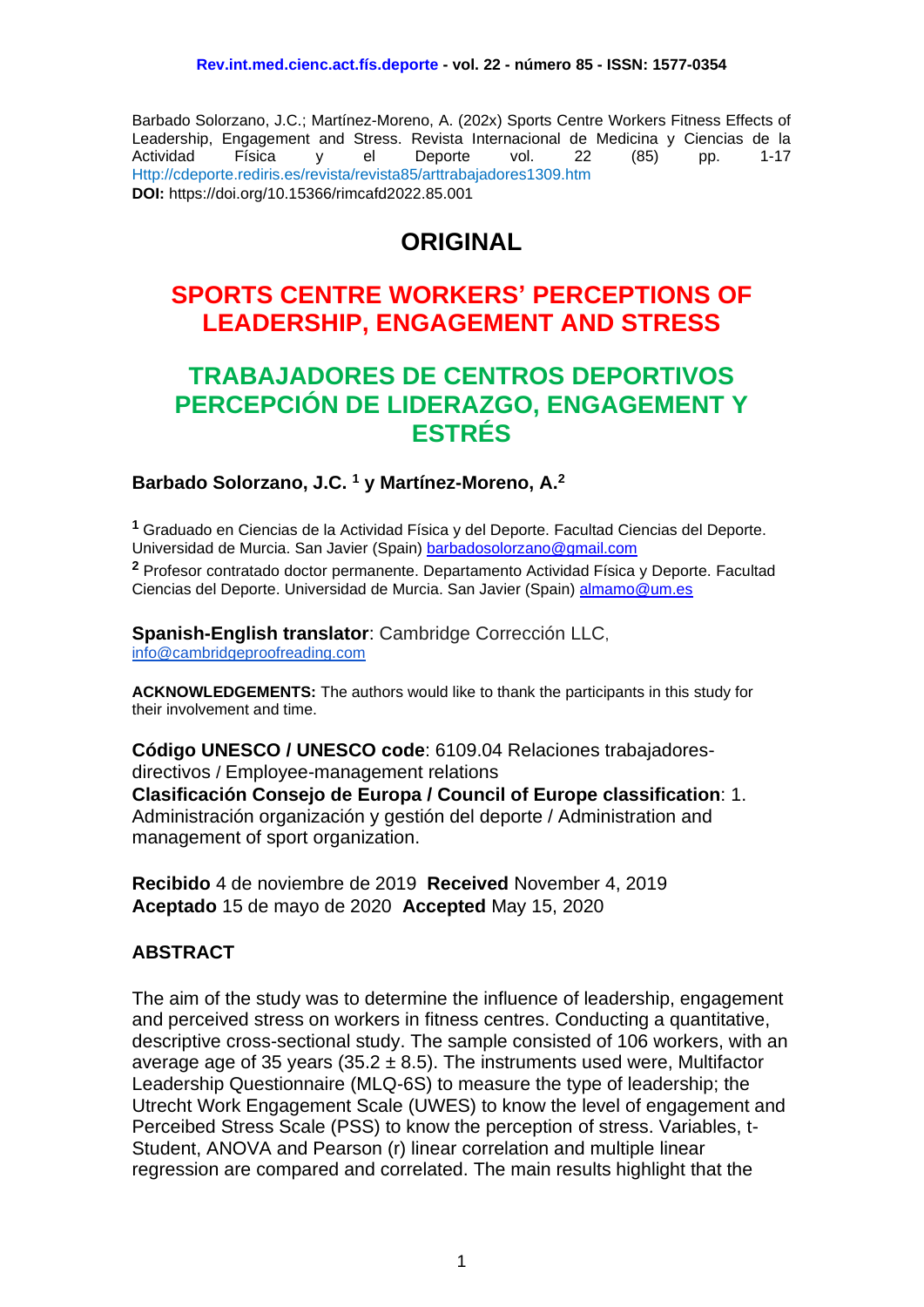level of perceived stress is higher in permanent workers (20.97) and women (21.54). In conclusion, a higher level of engagement translates into a lower level of perceived stress.

**KEYWORDS**: Leadership, Engagement, Stress, Fitness.

### **RESUMEN**

El objetivo del estudio fue determinar la influencia del liderazgo, *engagement* y estrés percibido en trabajadores de centros deportivos fitness. Realizando un estudio cuantitativo, descriptivo de corte transversal. La muestra compuesta por 106 trabajadores, con una edad media de 35 años (35.2 ± 8.5). Los instrumentos utilizados fueron, *Multifactor Leadership Questionnaire* (*MLQ-6S*) para medir el tipo de liderazgo; la *Utrecht Work Engagement Scale (UWES)* para saber el nivel de *engagement* y *Perceived Stress Scale (PSS)*, para conocer la percepción del estrés. Se comparan y correlacionan variables, t-Student, ANOVA y correlación lineal de Pearson (r) y regresión lineal múltiple. Los principales resultados resaltan que el nivel de estrés percibido es mayor en trabajadores fijos (20.97) y mujeres (21.54). A modo de conclusión indicar que un mayor nivel de *engagement* se traduce en un menor nivel de estrés percibido.

**PALABRAS CLAVES**: Liderazgo, Engagement, Estrés, Fitness.

## **INTRODUCTION**

In recent years, the interest in sports and the practice of healthy physical activities in fitness and wellness sports centres has increased, generating adherence, as well as physical, psychological and social well-being (Reverter & Barbany, 2007; Zaragoza, 1994). With the exponential growth of this sector, evidenced by the extraordinary rate at which new fitness centres have been opening, many centres have begun to offer similar services and activity packages. However, in spite of the similarities in services, some fitness centres succeed, while others fail. The present study seeks to identify what guarantees the success of these centres from the standpoint of human resources.

The resource and capacity theory (RCT) seeks to establish a link between companies' capabilities, evident in their internal resources, and their performance in relation to their competitors (Barney, 1991). Pertusa-Ortega, Molina-Azorín & Claver-Cortés (2010) noted the limited role that resourcebased theory had in studies on the relationship between strategy and performance obtained by companies. Therefore, it is necessary to atomise the elements or attributes that directly affect organisations in order for them to succeed and last. Stadler (2007) determined these attributes to be: leveraging existing resources and capabilities and polling new ones; diversifying business portfolios if the organisation already has an accredited business; learning from mistakes and ensuring they are not repeated; and refraining from making radical changes.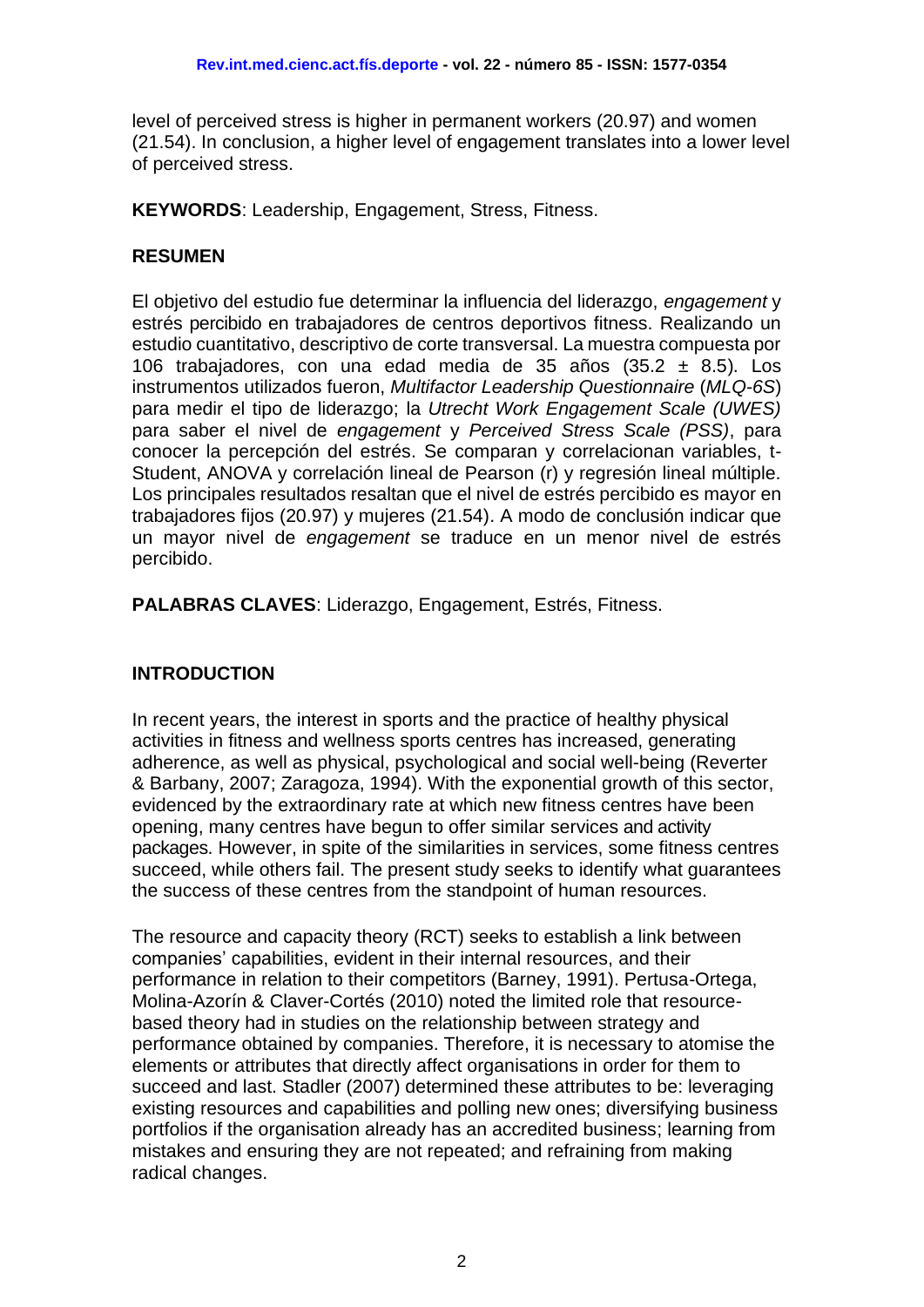Goméz-Tafalla (2013) explained that the increased demand for physical activities necessitated an increase in more specialised and effectively trained personnel. Thus, in the fitness field, human resources were key to the advancement of organisations (Sánchez & Herrera, 2016). The management of human resources is therefore considered a valuable strategic pillar for achieving greater competitiveness (Marín & Placencia, 2017; Mora, 2008). In the case of fitness centres, employees help to maintain a users' service satisfaction, and users' experiences are an effective indicator of the quality of the service obtained (García, Sheriff, & Molina, 2020).

However, for successful service provision, it is essential that employees feel motivated or engaged*,* with low levels of stress in a suitable working environment (Salazar, Guerrero, Machado & Cañedo, 2009). To this end, leadership abilities to influence a group to achieve certain goals is paramount (Martínez-Moreno, Morales & Ibáñez, 2016).

Leadership has been a topic of interest for many researchers and has been considered one of the most important management skills (Jijón-Lynch, & Fierro, 2016). There are different types of leadership that can influence the success of companies in the fitness sector, including transformational leadership, transactional leadership and passive-evasive leadership, or laissez-faire leadership (Choque, Mejía, Vasquez & Machaca, 2014). Transformational leadership involves establishing amicable relationships between leaders and workers, which generates greater employee satisfaction, motivation and commitment to work. Lower level of stress has also been associated with higher performance, which allows employees to move past their own interests and towards the interests of the organisation (Alava et al., 2016; Alvarez, Castillo, Molina-García, & Balague, 2016; Arango, 2017; Hermosilla, Amutio, Da Costa, & Páez, 2016). Transactional leadership establishes a link between the leader and the workers through an exchange of promises, where the leader offers incentives in exchange for loyalty and effort at work (Choque et al., 2014; Hermosilla et al., 2016; Martínez-Moreno et al., 2016). Passive-evasive leadership, also referred to as laissez-faire leadership, is characterised by the leader's lack of commitment to his or her organisation. This leader is an inactive person who avoids decision-making and responsible oversight within the organisation and evades all responsibility without setting clear goals (Choque et al., 2014). Transformational leadership appears to have the most benefits to individuals and teams, because it entails a greater degree of communication, improvement of interpersonal relationships, satisfaction, commitment and motivation in job performance (Jijon-Lynch & Fierro, 2016; Pourbarkhordari, Hua, Zhou, & Pourkarimi, 2016).

In recent years the psychological study of work and organisations has focused its objectives on the development of the capacities and strengths of individuals, groups and work teams to achieve optimal functioning, especially in times of economic and social crisis (Salanova, Llorens, Cifre, & Martínez, 2012; Salanova, Martínez, & Llorens, 2005; Seligman & Csiksentmihalyi, 2000). This view led to the study and development of tools to evaluate the level of motivation of workers or engagement*.* It is defined as a positive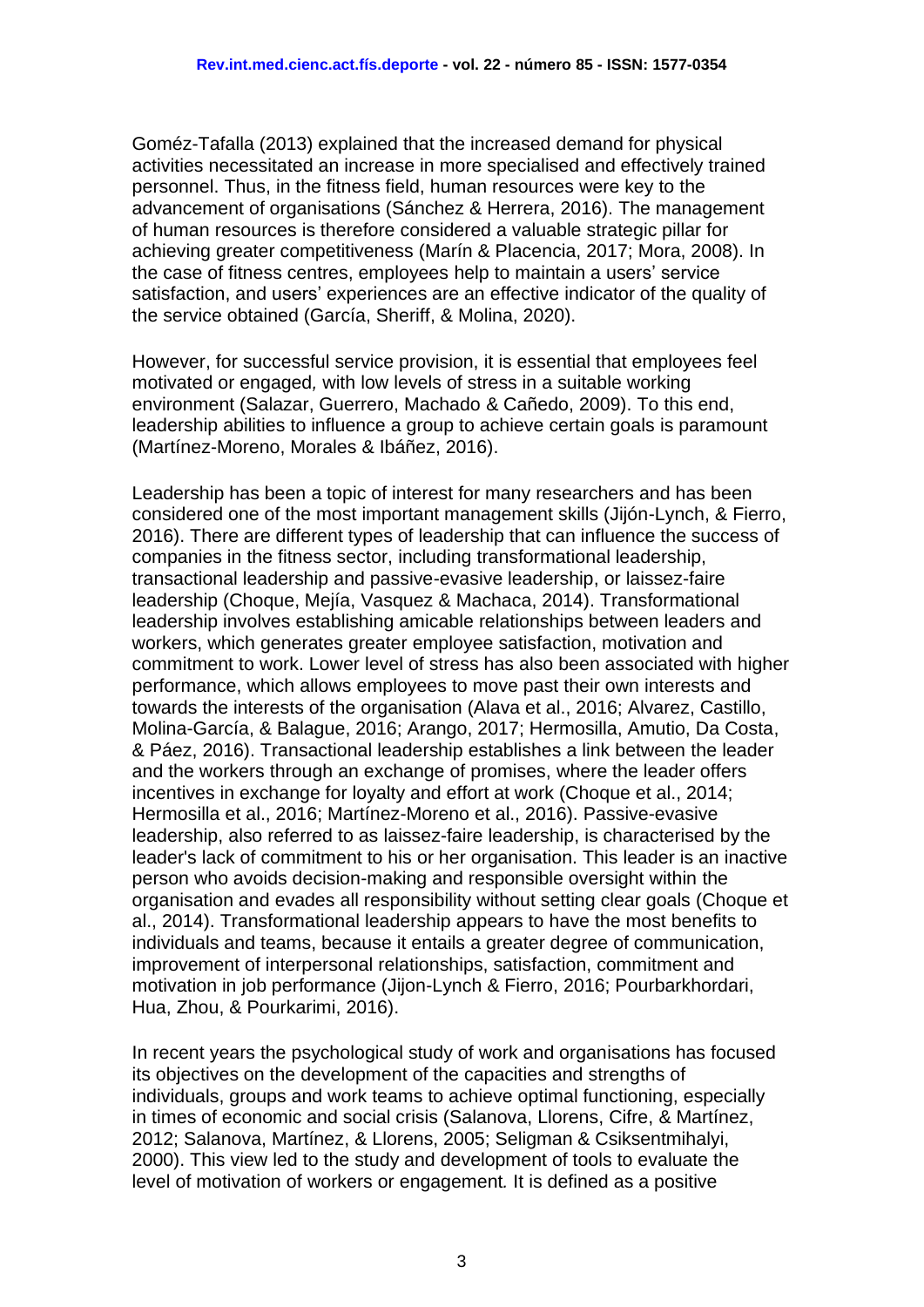psychological state where the individual enjoys or finds satisfaction in the activity that he or she performs such that he or she is likely to repeat it. In the workplace context, it includes the following dimensions: vigour, dedication and job absorption (Arango, 2017; Rodríguez-Montalbán, Martínez-Lugo & Sánchez-Cardona, 2014; Schaufeli & Bakker, 2003). Vigour is a high level of energy and mental resilience in overcoming potential difficulties or obstacles that may arise during work. Dedication is the strong involvement of the individual in his or her work, which, in turn, generates meaning through feelings of inspiration, enthusiasm, pride and challenge. Finally, absorption implies a welfare state in which the worker is so immersed and focused on his or her work that he or she does not feel the passage of time and finds it difficult to abandon the activity that he or she is carrying out (Hernández-Vargas, Llorens-Gumbau, Rodríguez-Sánchez & Dickinson-Bannack, 2016). Labour engagement is the conceptual antithesis of work stress, which can lead to burnout syndrome when over-applied (Cortés-Cediel & Gil, 2018; Muller, Pérez, & Ramírez, 2013; Schaufeli and Bakker, 2003). Companies with enthusiastic employees achieve better organisational results due to better performance, greater commitment and better service climates (Hernández-Vargas et al., 2016).

Another aspect that affects organisations is the stress that work can produce for employees. Robbins & Judge (2013) defined stress as "a dynamic condition in which an individual face an opportunity, demand, or resource related to what he or she wants and whose outcome is perceived both uncertain and important" (p. 595). The integrative model of stress, is the most accepted, suggesting that the origin or perception of stress depends both on external events or demands and on the individual's appreciation of these demands and the resources that he or she possesses, allowing him or her to face them (Vega, Gómez, Gálvez, & Rodríguez, 2017). Luceño, Martín, Rubio and Díaz (2004) claimed that stress was the second most common disorder that affected the health of workers, preceded by diseases of musculoskeletal origin, which were in fact potentially caused by work stress. The impact on the company is explained by an increase in direct and indirect costs (low, lower performance and productivity, ...), which stops entering due to the situation in which the worker is located (Esteras, Chorot and Sandín, 2014; Luceño et al., 2004; Ramon, 2017).

Leadership, along with *engagement* and stress, are important topics of interest to many researchers and have been extensively studied in the workplace, particularly in health care and teaching (Esteras et al., 2014). However, there are no studies known to the authors that have addressed the perceived types of leadership, engagement or stress in work personnel of sports centres or premium fitness centres. According to Martínez-Lemos & González-Sastre (2016) taxonomy. The present study's objectives were the following: 1) Identify the sociodemographic characteristics of sports centre or premium centre workers. 2) Determine the type of leadership of the workers' superiors, perceived by the workers. 3) Identify the levels of engagement and perceived stress of the workers. 4) Investigate whether differences in the type of leadership, engagement and perception of stress existed according to participant gender, age, contract type, work schedule, position and seniority in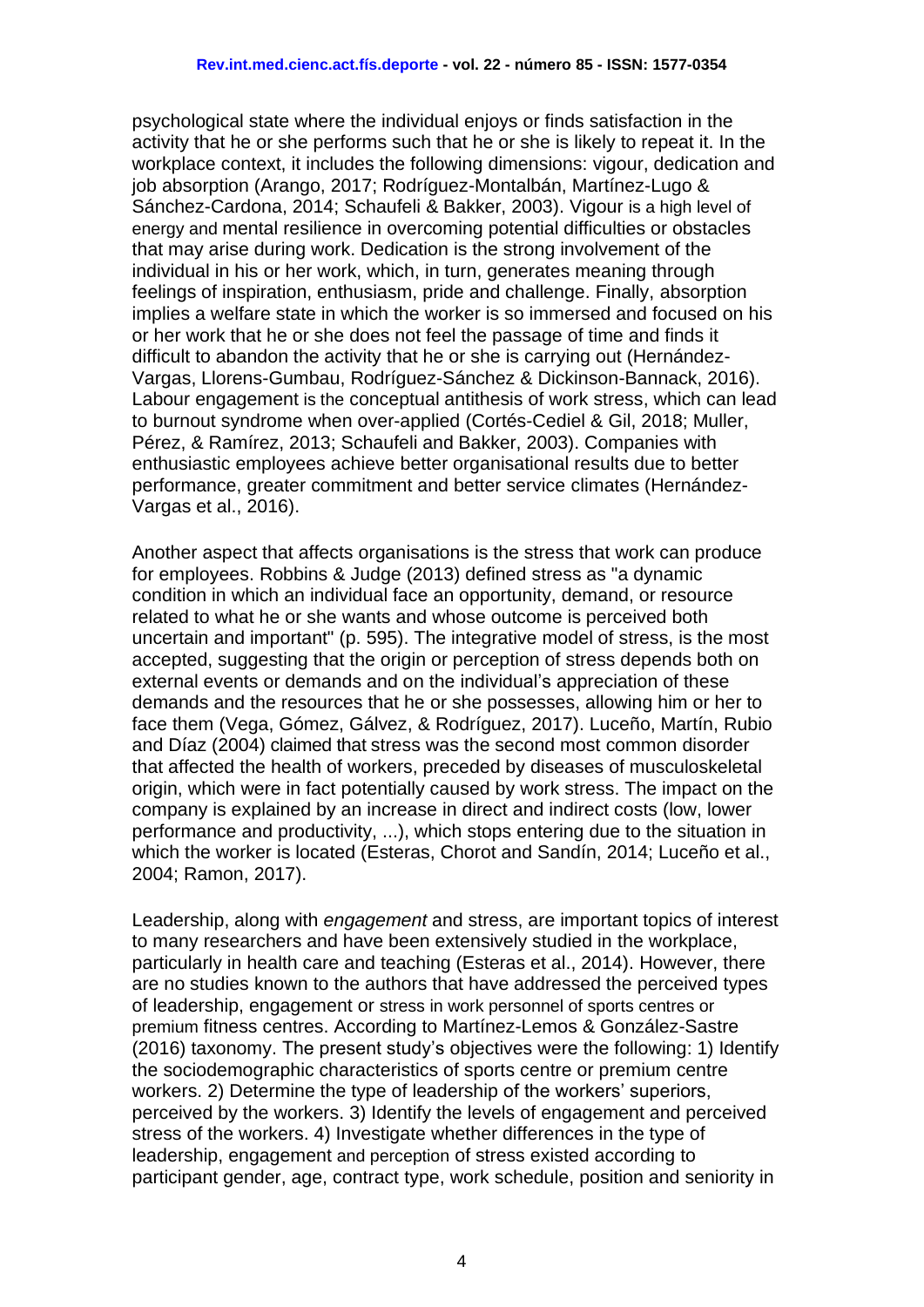the organisation. 5) Identify any correlations between the different scales used.

#### **MATERIAL AND METHODS**

The present study was a quantitative cross-sectional study, using paper-based questionnaires carried out on employees at sports and premium fitness centres in Murcia, the capital city of the Murcia province, and its neighbouring hamlets. Convenience sampling was used for this study.

### **Participants**

The sample for this study had been employees at sports and premium fitness centres in Murcia and the neighbouring hamlets, all with more than 1,000 users (N=204). There were three inclusion criteria for the participants volunteering for the study. First, they were required to be staff members at a facility in Murcia or the neighbouring hamlets with over 1,000 users. Second, they were required to have a valid employment contract at the time of the study. Finally, they were required to have direct contact with the users at the facility.

Regarding the exclusion criteria, participants who left more than three items blank in any of the questionnaires were eliminated. After applying the exclusion criteria, 24 participants in the sample were eliminated. Of the total 130 workers from all of the centres who had shown interest in participating in the study, the final sample included 106 (52%). Roughly half of the sample were male (*n*=54), representing 50.9% of the final total, with the remaining 49.1% being female (*n*=52). The age range was between 19 and 60 years with a mean age of 35 years (35.2  $\pm$  8.5). As participants were selected based on convenience sampling, the sample may not accurately represent the characteristics of the target population.

Regarding the level of education, 39.6% (*n=*42) had high school or equivalent levels of education, 11.3% (*n*=12) had diplomas in EF, 31.1% (*n*=33) were university graduates of physical education and 12.3% (*n*=13) had another university degree. With regard to relationship status, 66% (*n*=70) had a partner, which was the predominant situation. The average number of years the employees had worked at their respective companies was approximately six years, 84% (*n*=89) of the workers had a fixed contract. The part-time employees comprised 51.9% (*n*=55) of the sample and full-time employees comprised 44.3% (*n*=47). Of the total sample, 55.7% (*n*=59) were sports technicians, 11.3% (*n*=12) worked in management, 20.8% (*n*=22) were receptionists and 12.3% (*n*=13) coordinated the fitness centres.

#### **Instruments**

For the data collection, four questionnaires were used, from which an original and specific collection of sociodemographic variables were selected: gender (male or female), age (in years), education level (primary, Bachelor's degree or training Cyclase diploma, LIC-Graduate at EF, other university degrees),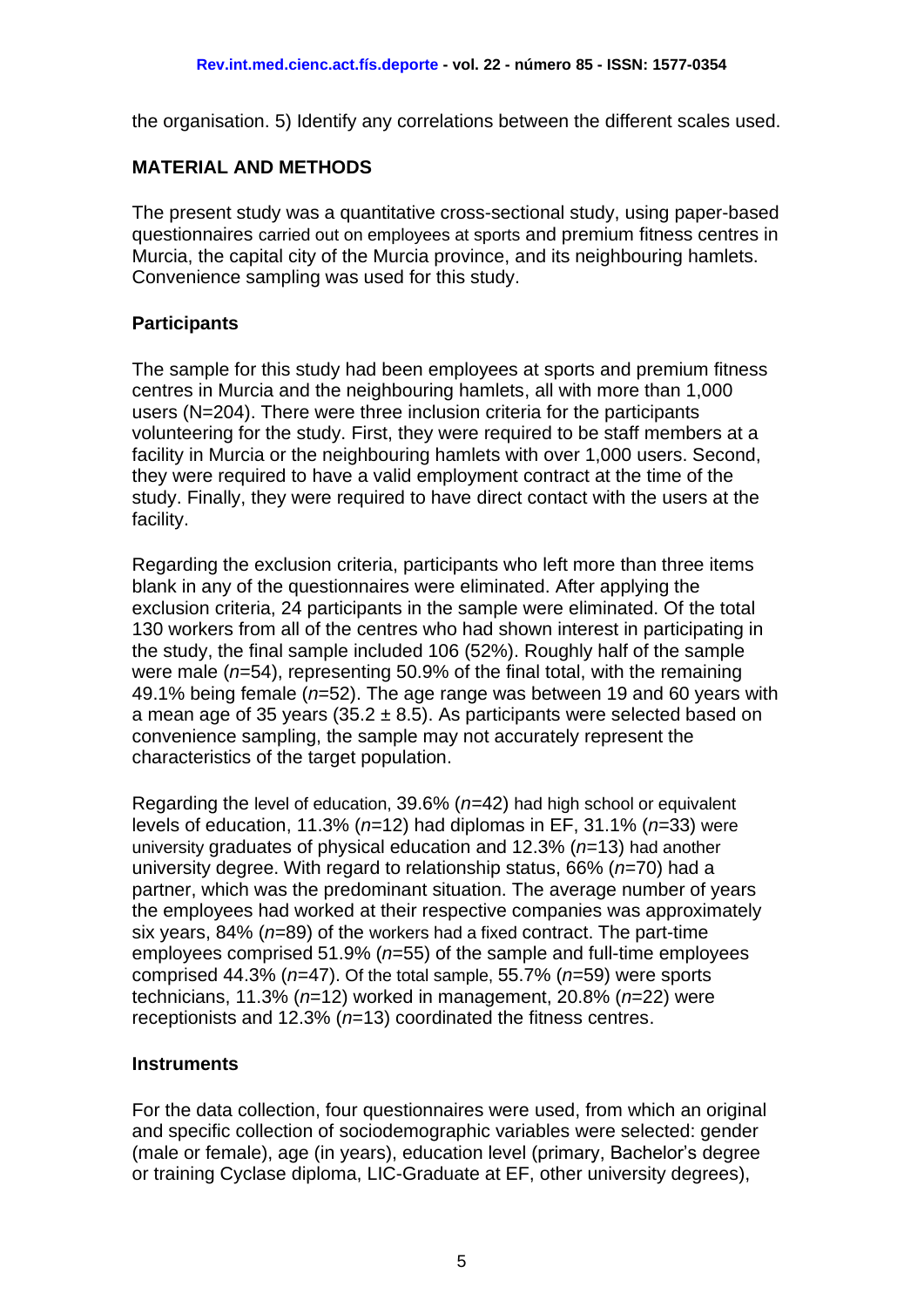relationship status (single, living with a partner), time worked in the company (in years), type of contract (fixed, temporary, or other), schedule (fulltime or part-time), position at the fitness centre (instructor, coordinator, receptionist, or sports technician).

Leadership was measured using the short version of the *Multifactor Leadership Questionnaire (MLQ-6S*; Bass, & Avolio, 2004), comprised of 21 items and seven dimensions. The seven dimensions of leadership were, transformational/transactional/ laissez faire. Responses were based on ratings on a five-point Likert scale, ranging from (0-4).

The short version of the Utrecht Work Engagement Scale (UWES) by Schaufeli & Bakker (2003), consisting of 9 items and 3 dimensions, or factors, was implemented to evaluate engagement. Responses were taken on a sevenpoint Likert scale (0-6). The total engagement value was obtained from the sum of all of the items' scores divided by the number of dimensions. The average score for each of the three subscales was obtained by adding the scores of each particular scale and dividing their result by the number of items in the subscale.

Perceived stress was measured using the Spanish version of Cohen, Kamarck & Mermelstein's (1983) Perceived Stress Scale (PSS), validated by Remor (2006). The scale is a self-supplemented instrument that evaluates the level of stress perceived by the subject in his or her life during the last month. It consists of 10 items, using a five-point Likert scale (0-4), with higher scores indicating greater perceived stress.

## **Procedure**

The current research has been approved by the Research Ethics Committee at the University of Murcia. A letter was given to the director of each sports centre, informing them of the nature and aims of the research, and requesting permission to implement the study. Following authorisation from each director, paper forms of the questionnaires were distributed to the employees who volunteered to participate and who had signed informed consent forms. The questionnaires were collected the following week at an agreed time and place. All questionnaires were kept completely anonymous so that the participants could answer more honestly. The anonymised data from each questionnaire was entered through a specific web link using Google forms that generated a table in Microsoft Excel with all of the items and their scores.

## **DATA ANALYSIS**

Basic descriptive methods were used for the statistical analysis of the data. The qualitative variables were quantified using the number of cases present in each category and the corresponding percentage. For the quantitative variables, the minimum and maximum values for the sample are collected, along with the means, and standard deviations for each measure. A comparison of means between two groups was conducted on the qualitative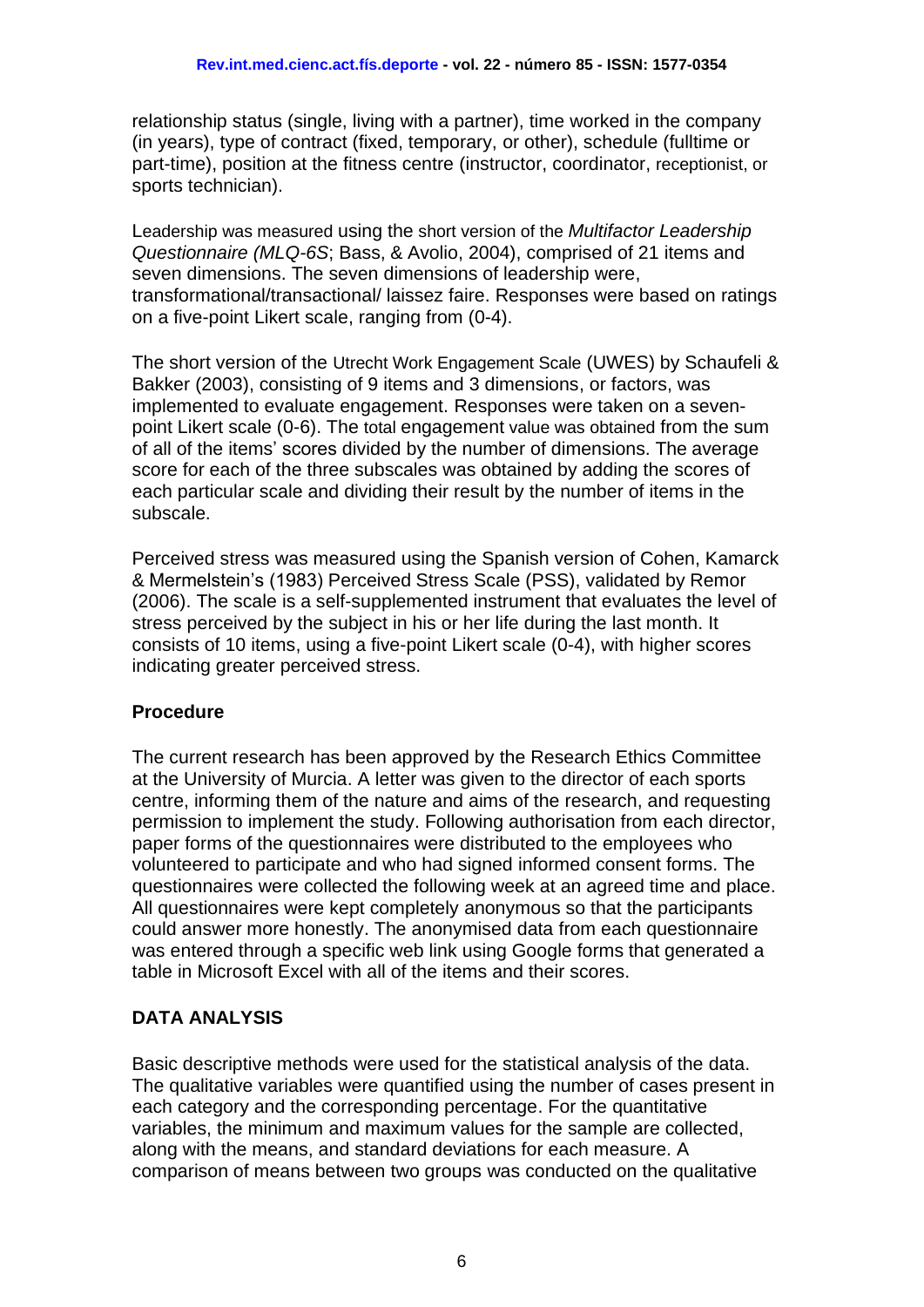data, using a t-Student test. The normality of the data was confirmed with a Kolmogorov-Smirnov test and the uniformity of variances was calculated with a Levene test. For comparison of means between three groups, an ANOVA test was performed.

In the cases in which the ANOVA test was significant, a post-hoc Bonferroni correction was performed to determine between which two groups the differences occurred. To study the possible relationships between two quantitative variables, a Pearson linear correlation coefficient (*r*) was calculated. A multiple linear regression model was used to determine the possible effect of the demographic variables, such as seniority, position at the centre and schedule from the UWES and PSS scales on the types of leadership observed. The statistical analyses were performed using SPSS version 25.0 for Windows. Statistical significance was defined as *p < .05*.

### **Results**

The values of the Cronbach alpha (α) test for the MLQ-6S were greater than .75 for all dimensions, demonstrating the high reliability of the scale. In addition, the UWES ( $\alpha$ =.76) and the PSS ( $\alpha$ =.76) on all dimensions.

The average values of transformational leadership (L-TF; *M* = 3.13, *SD* = .46), transactional leadership (L-TS; *M* = 2.93, *SD =* .63) and laissez faire leadership (L-LF; *M* = 6.79, *SD* = 2.43) indicated that L-LF was the predominant style of leadership. Engagement was found to be high on all dimensions: force  $(M = 4.6, SD = 92)$ , dedication  $(M = 4.75, SD = 91)$ , and absorption  $(M = 4.53,$ *SD* = 96), in relation to the total score (*M* = 4.63, *SD* = 84). According to the PSS, on average, there was a moderate level of stress (*M* = 20.44, *SD*= .4.5).

The results showed that there were no statistically significant gender differences in leadership type or engagement. As shown in Table 1, the average PSS score for males (*M* = 19.39) was significantly lower than that for females ( $M = 21.54$ ),  $p = .013$ . The conflict-work family association is a differentiating element between the two genres (Llorca-Rubio, 2017).

| <b>Table 1.</b> Descriptive and comparative results of stress scale according to gender. |                        |                         |            |               |                 |  |  |
|------------------------------------------------------------------------------------------|------------------------|-------------------------|------------|---------------|-----------------|--|--|
|                                                                                          | <b>Sex</b> (mean [SD]) |                         | Average    | Try t-Student |                 |  |  |
|                                                                                          | Male                   | Female                  | difference | t(104)        | <i>p</i> -value |  |  |
| <b>Stress</b>                                                                            | 19.39 (3.98)           | 21.54 (4.79)            | $-2.15$    | $-2.518$      | .013            |  |  |
|                                                                                          |                        | SD: standard deviation. |            |               |                 |  |  |

There were no statistically significant differences in terms of leadership type when comparing fixed-contract workers and those with other types of contract: L-TF (*p* = .41), L-TS (*p* = .34), L-LF (*p* = .61). Similarly, in terms of the engagement ( $p = .05$ ) and vigour ( $p = .74$ ), dedication ( $p = .65$ ) and absorption (*p* = .31), there were no statistically significant differences. However, as Table 2 shows, the level of stress in fixed-contract workers (*M* = 20.97) was significantly higher than that of workers with other types of contract (*M* = 17.71),  $p = 0.006$ . Kunda, Barley & Evan (2002) indicated that temporary contracts were associated with a higher likelihood of psychosocial risks.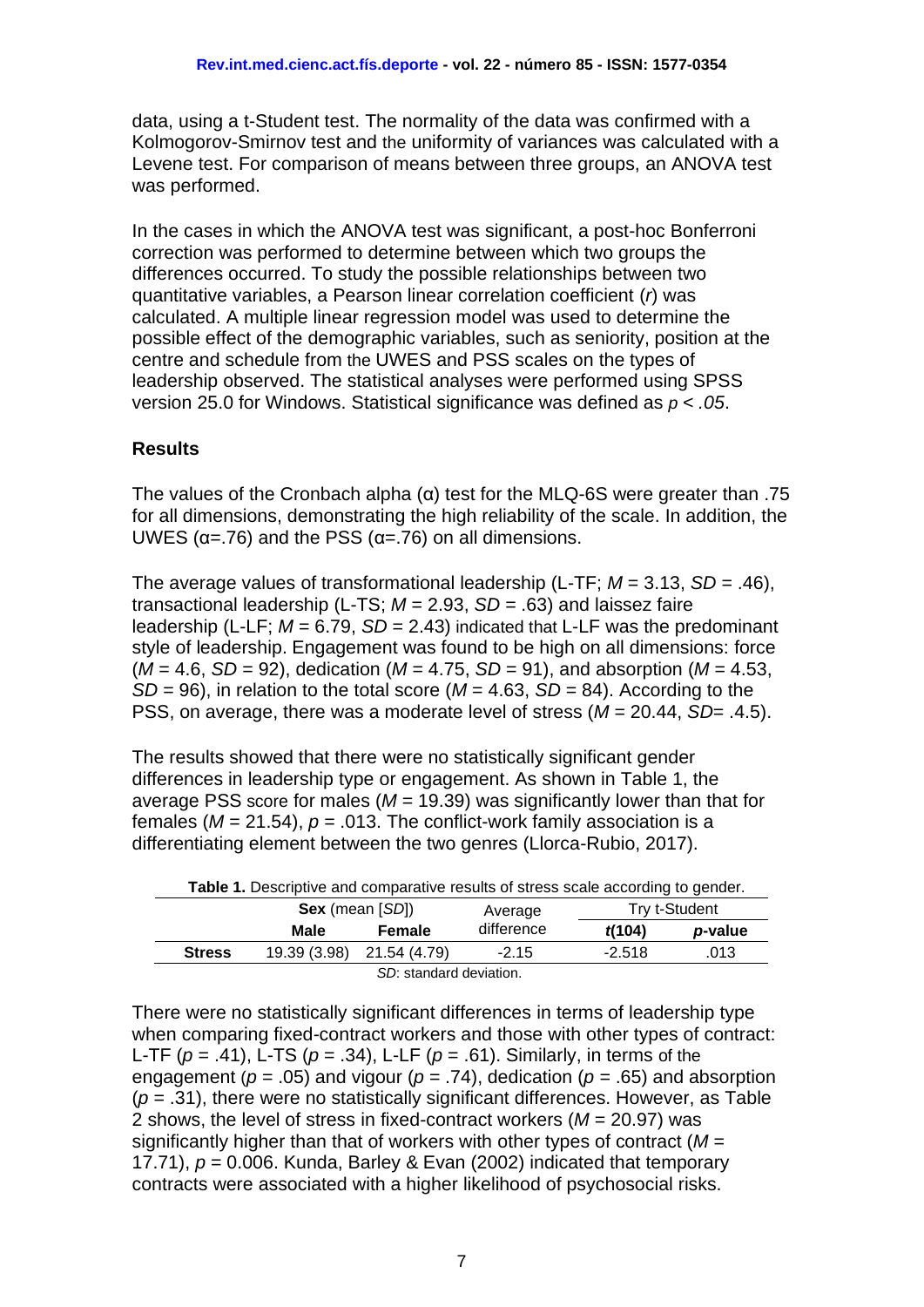Employees on indefinite contracts have also been found to have higher levels of irritation and lower levels of overall health (Peiró & Ramos, 2012). Temporary work seemed to have a negative impact on mental health, work stress and uncertainty, which was consistent with the findings in the past literature (Kim et al., 2017; Milner, Currier, LaMontagne, Spittal, & Pirkis, 2017).

| <b>Table 2.</b> Descriptive and comparative results of stress scale according to contract type. |              |                                  |            |               |                 |  |  |
|-------------------------------------------------------------------------------------------------|--------------|----------------------------------|------------|---------------|-----------------|--|--|
|                                                                                                 |              | <b>Contract type (mean [SD])</b> | Average    | Try t-Student |                 |  |  |
|                                                                                                 | Fixed        | Other                            | difference | f(104)        | <i>p</i> -value |  |  |
| <b>Stress</b>                                                                                   | 20.97 (4.35) | 17.71 (4.44)                     | 3.26       | 2.824         | .006            |  |  |
|                                                                                                 |              | SD: standard deviation.          |            |               |                 |  |  |

When comparing the leadership type with full-time or part-time working status, no statistically significant differences were found in the perception of L-TF, L-TS or L-LF. No significant differences were found in relation to working status and engagement or the individual dimensions of engagement. The average level of perceived stress was similar in full-time workers (*M* = 20.81) and parttime workers  $(M = 20.22)$ ,  $p = .515$ . Thorsteinson (2003) similarly found that there were no significant differences between the attitudes of the two groups of workers, as well as Acosta (2018). The results also showed that there were no statistically significant differences in leadership, engagement or perceived stress depending on workers' roles at the fitness centre: L-TF (*p* = .65), L-TS ( $p = .10$ ), L-LF ( $p = .06$ ), engagement ( $p = .58$ ) and perceived stress ( $p = .24$ ). Although the differences were not significant across managers (*M* = 21.25), receptionists (*M* = 21.77), sports technicians (*M* = 20.14) and coordinators (*M* = 18.85) in terms of perceived stress, workers in higher positions in the organisation tended to be more committed to the organisation (Alvarez, 2008).

Table 3 shows the ratio of seniority to the scores obtained in each questionnaire and their corresponding dimensions, calculated using the Pearson correlation coefficient (*r*). When comparing the elements of each type of leadership, the results reflected that greater seniority within the company was significantly associated with lower scores in the intellectual stimulation (*p =* .04) and individual consideration (*p =* .04) dimensions. With regard to engagement*,* the results demonstrated that the longer an employee worked at the company, the lower the total motivation level ( $p = .01$ ) and, more specifically, the lower the absorption  $(p = .004)$ . Alvarez (2008) stated that seniority was positively correlated with employees' commitment to their companies.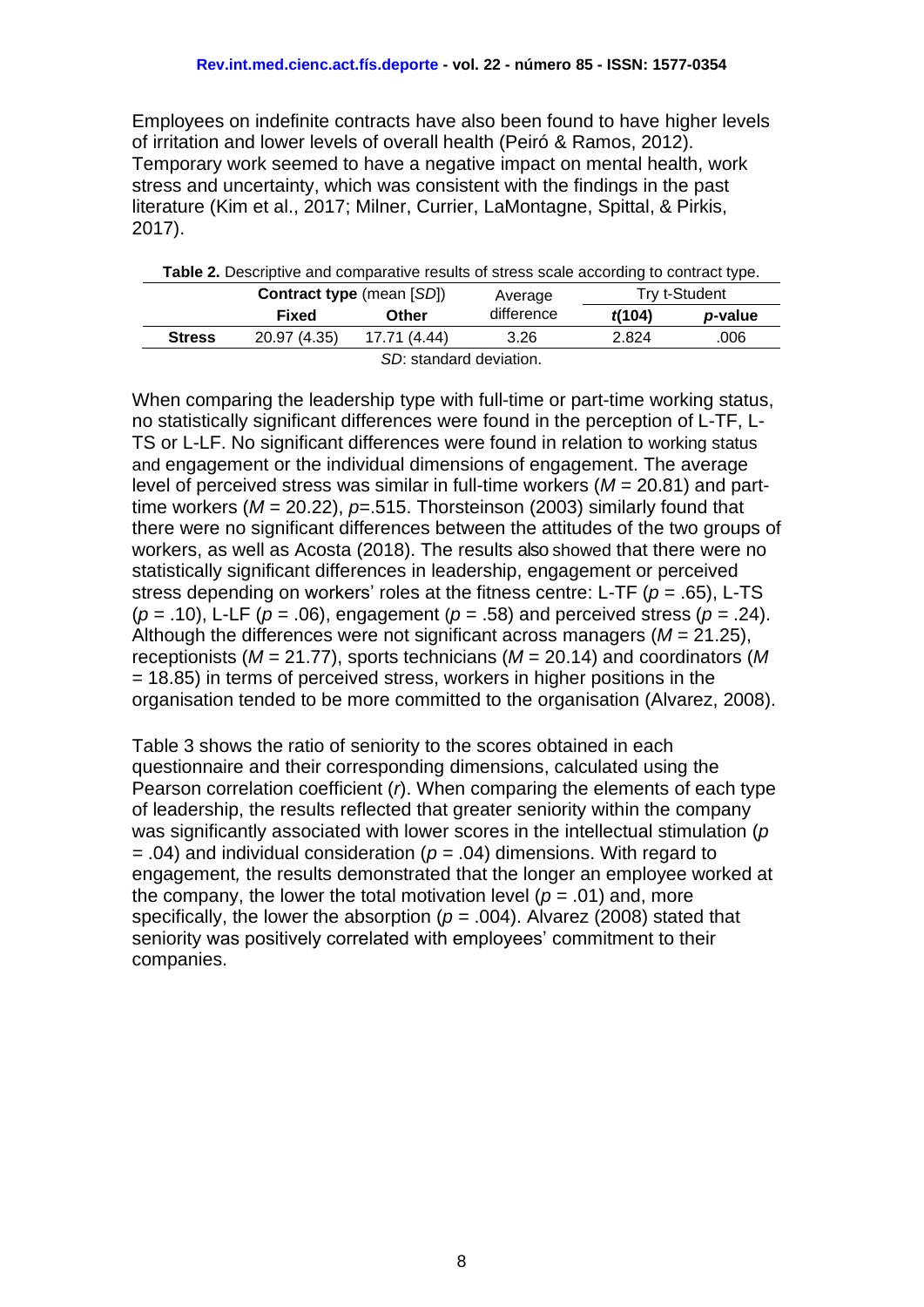|                             | <b>Seniority</b> |         |  |  |
|-----------------------------|------------------|---------|--|--|
| Leadership type             | r                | p-value |  |  |
| <b>Transformational</b>     | $-0.167$         | .087    |  |  |
| Idealised influence         | $-0.135$         | .166    |  |  |
| Motivational inspiration    | $-0.006$         | .951    |  |  |
| Intellectual stimulation    | $-0.205$         | .035    |  |  |
| Individual consideration    | $-0.198$         | .042    |  |  |
| <b>Transactional</b>        | 0.061            | .533    |  |  |
| Contingent reward           | $-0.040$         | .685    |  |  |
| <b>Exception management</b> | 0.149            | .127    |  |  |
| Laissez-faire               | $-0.025$         | .797    |  |  |
| <b>Engagement</b>           | $-0.238$         | .014    |  |  |
| Force                       | $-0.183$         | .061    |  |  |
| Dedication                  | $-0.179$         | .066    |  |  |
| Absorption                  | $-0.277$         | .004    |  |  |
| <b>Perceived stress</b>     | 0.131            | .181    |  |  |

**Table 3.** Pearson correlation coefficient between seniority and scales

Table 4 shows the correlation between the different scales. There was a positive, statistically significant correlation between L-TF and L-TS *(p* < .001), L-LF ( $p$  < .01) and engagement ( $p$  < .001). There was also a statistically significant positive correlation between L-TS and L-LF (*p* < .001) and engagement (*p =* .028). Finally, engagement correlated negatively with perceived stress ( $p = .024$ ). The relationships between the leadership scales and perceived stress and between L-LF and engagement were not significant.

| <b>Table 4.</b> Correlations between types or leadership, engagement and stress |           |              |          |            |               |  |  |  |
|---------------------------------------------------------------------------------|-----------|--------------|----------|------------|---------------|--|--|--|
|                                                                                 | L-TF      | L-LF<br>L-TS |          | Engagement | <b>Stress</b> |  |  |  |
| L-TF                                                                            |           |              |          |            |               |  |  |  |
| L-TS                                                                            | $.607***$ |              |          |            |               |  |  |  |
| L-LF                                                                            | $.256***$ | $.412***$    |          |            |               |  |  |  |
| <b>Engagement</b>                                                               | $.390***$ | $.213*$      | .134     |            |               |  |  |  |
| <b>Stress</b>                                                                   | $-0.13$   | $-0.05$      | $-0.009$ | $-0.219*$  | 1             |  |  |  |
| * $p < .05$ , ** $p < .01$ , *** $p < .001$ .                                   |           |              |          |            |               |  |  |  |

**Table 4.** Correlations between types of leadership, engagement and stress

In order to determine the possible effect of the demographic variables seniority, position, work schedule, engagement and perceived stress on leadership, multivariate linear regressions were conducted. The model was significant for L-TF (*F* [7,98] = 3.13, *p* = .005), explaining 12.4% of the variance in L-TF. Although the demographic variables and the perceived stress scale did not significantly predict L-TF, engagement showed a significant effect (*p* < .01), demonstrating that higher levels of engagement were associated with higher levels of L-TF. The model for transactional leadership showed no significant effects for any of the scales. However, the model for L-LF was statistically significant ( $F[7, 98] = 3.19$ ,  $p = .004$ ), explaining 12.8% of the variance in L-LF. In particular, management ( $p = .001$ ) and coordination ( $p = .024$ ) had significant effects, compared to sports technicians. Thus, those participants who performed management and coordination duties perceived higher levels of L-LF in relation to those who performed sports technician functions. With regard to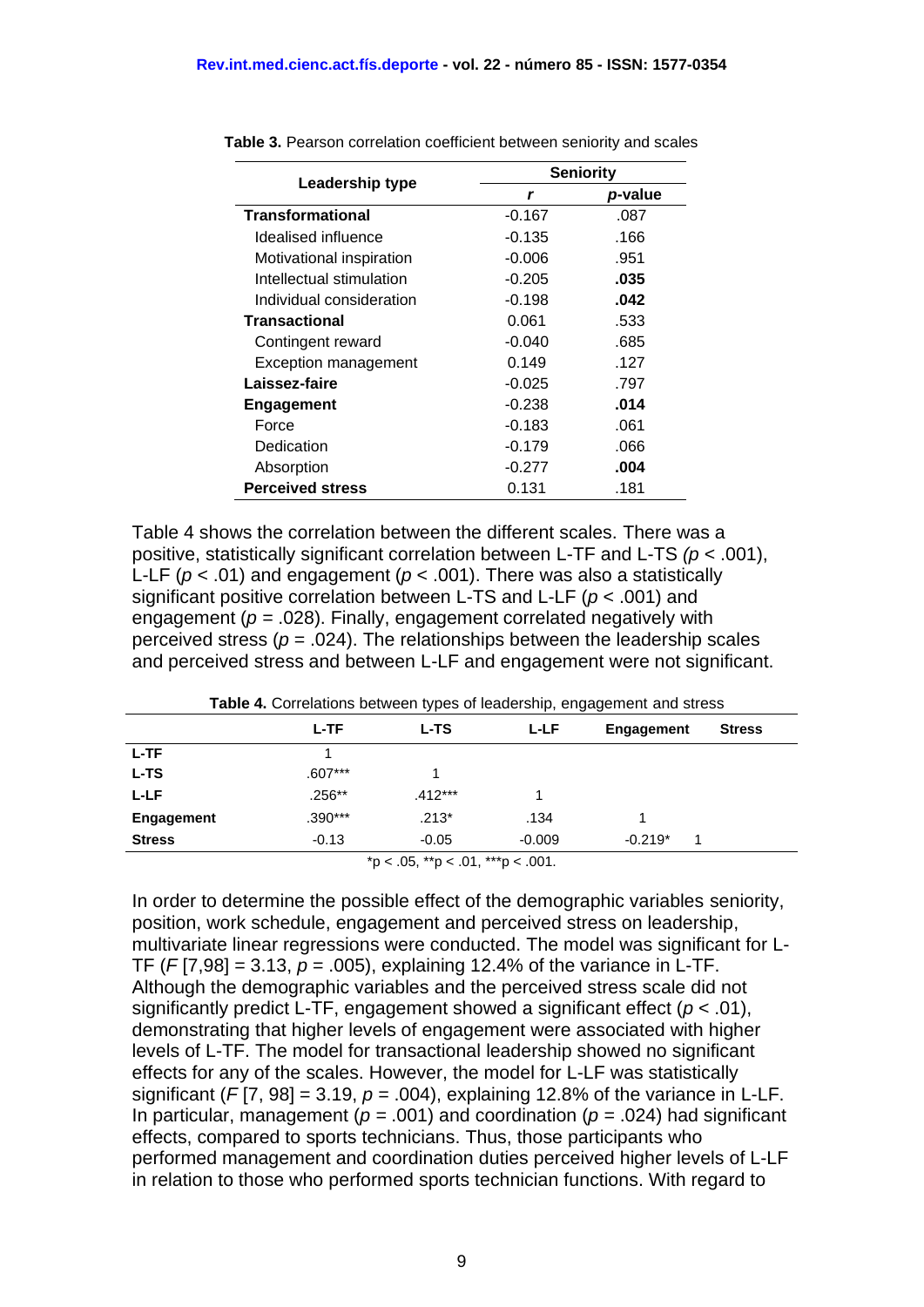the work schedules, there was also a significant effect, with the full-time employees perceiving higher levels of L-LF in relation to part-time employees (*p*  = .039). The engagement scale also showed a significant effect, such that higher levels of engagement were associated with higher levels of L-LF (*p =*  .052).

| <b>Table 5. Regression models</b>       |                              |         |         |                              |         |         |                              |         |         |
|-----------------------------------------|------------------------------|---------|---------|------------------------------|---------|---------|------------------------------|---------|---------|
|                                         | Leadership                   |         |         |                              |         |         |                              |         |         |
| <b>Predictor</b>                        | $L - TF$                     |         |         | <b>L-TS</b>                  |         |         | $L-LF$                       |         |         |
|                                         | B(SE)                        | t       | p-value | B(SE)                        | t       | p-value | B(SE)                        | t       | p-value |
| <b>Seniority</b>                        | $-0.01(0.01)$                | $-0.72$ | .472    | 0.01(0.02)                   | 0.74    | .462    | 0.06(0.06)                   | 1.09    | .279    |
| <b>Position</b>                         |                              |         |         |                              |         |         |                              |         |         |
| Manager                                 | $-0.05(0.18)$                | $-0.25$ | .804    | 0.31(0.26)                   | 1.22    | .227    | $-3.21(0.94)$                | $-3.42$ | .001    |
| Receptionist                            | 0.12(0.16)                   | 0.75    | .458    | 0.12(0.22)                   | 0.55    | .584    | $-0.84(0.82)$                | $-1.03$ | .308    |
| Coordinator                             | $-0.07(0.14)$                | $-0.46$ | .648    | $-0.10(0.20)$                | $-0.49$ | .624    | -1.70 (0.74)                 | $-2.29$ | .024    |
| <b>Sports</b><br>Technician             | Ref.                         |         |         |                              |         |         |                              |         |         |
| <b>Schedule (Full</b><br>and Part-time) | $-0.01(0.11)$                | $-0.07$ | .941    | $-0.01(0.16)$                | $-0.07$ | .944    | $-1.19(0.57)$                | $-2.09$ | .039    |
| <b>Engagement</b>                       | 0.20(0.05)                   | 3.75    | $-.001$ | 0.15(0.08)                   | 2.00    | .048    | 0.56(0.28)                   | 1.97    | .052    |
| <b>Stress</b>                           | $-0.01(0.01)$                | $-0.61$ | .544    | $-0.01(0.01)$                | $-0.44$ | .665    | 0.03(0.05)                   | 0.60    | .551    |
| $R^2$ (%)                               | 12.4                         |         |         | $\overline{4}$               |         | 12.8    |                              |         |         |
| <b>Model</b>                            | $F(7, 98) = 3.132, p = .005$ |         |         | $F(7, 98) = 1.625, p = .137$ |         |         | $F(7, 98) = 3.193, p = .004$ |         |         |

*B*: non-standardised regression coefficient. *SE:* standard error.

#### **DISCUSSION**

In recent years, the fitness industry has seen considerable growth throughout Spain. While the success of fitness centres depends on various factors, the present research investigated one of the most important factor: the human factor. The results were in line with both Boned, Felipe, Barranco, Grimaldi-Puyana & Crovetto's (2015) and González & Landero (2007) findings, who had also researched similar samples in terms of gender and age. The sample, however, differed in age range from the National Institute of Qualifications-Higher Council of Sports (INCUAL-CSD; 2008) study in which the ages ranged from 20 to 29 years.

In evaluating the correlation between certain dimensions of transformational leadership (level of intellectual stimulation and individual consideration) and engagement (level of absorption), the results of this study coincided with those of Caridi, Del Otero, Savino & Silva (2018). In both studies, scores on these dimensions significantly decreased with increasing years working at the company. In contrast, the results of Garrosa, Moreno, Rodríguez & Sanz (2008) study showed a positive and significant association between seniority in the company and stress, attributed to two main reasons: the possible presence of a cumulative wear process depending on the time spent in the company and a higher level of responsibility that is often found in the most veteran workers.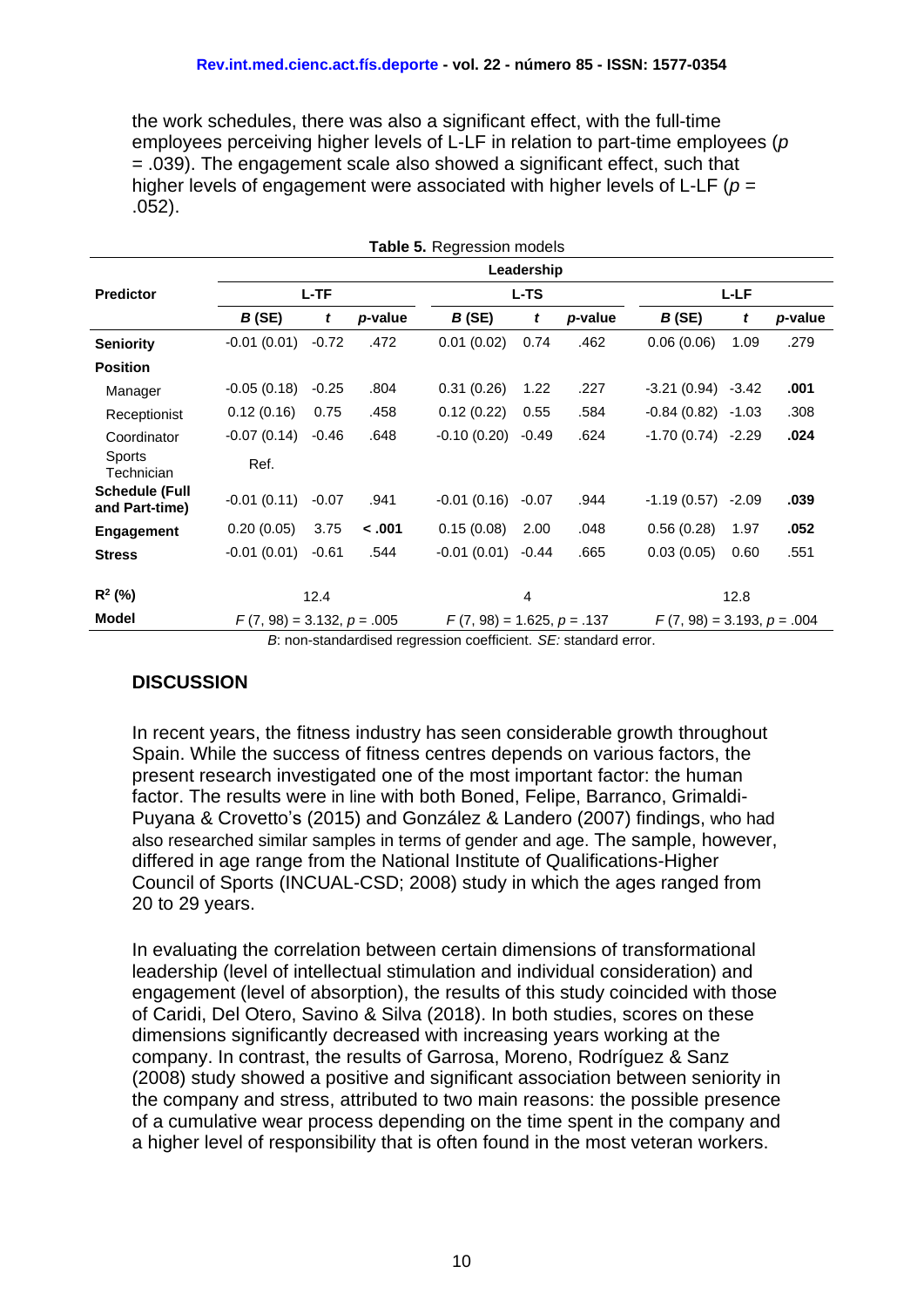This study also revealed that fixed-contract workers had significantly higher levels of stress than those with other types of contract, contrary to Aristizábal, Mejía & Quiroz's (2018) findings that there were no differences between groups. The difference found in the present study could be explained by the responsibility felt by employees of having a stable job and maintaining that stability.

The results found for the relationship between transformational and transactional leadership were consistent with Molero, Recio & Cuadrado's (2010) findings that greater transformational leadership was associated with higher levels of efficiency, satisfaction and motivation generated in employees (Alava et al., 2016). Transformational leadership thus seems to produce higher levels of satisfaction, effectiveness and engagement at work (Hermosilla et al., 2016).

Regarding the type of leadership and perceived stress, there were no significant differences between leadership type, which was inconsistent with Calcina & Cumpa's (2019) and Camacho & Melgarejo (2012) arguments that there was a relationship between leadership style and work stress. However, one possible explanation for the differing results is that the present study used different instruments to measure.

In the literature, several studies have found that perceived stress was significantly higher in women than in men (e.g., Moreno-Jiménez & Rodríguez-Carvajal, 2005; Párraga, González, Méndez, Villarín, & León, 2018), although the relationship has been argued to be controversial (e.g., Fernández, 2017; Guerrero-Barona, Gómez, Moreno-Manso, & Guerrero-Molina, 2018).

Finally, Guerrero-Barona et al. (2018) stated that one of the main sources of stress was a lack of motivation, thus showing an inverse relationship between the level of engagement and stress, similar to that recorded in this study; the higher the level of motivation, the lower the level of stress and vice versa. Coinciding with Salgado-Barandela, Barajas, Sánchez-Fernández, Gambaun & Silva (2019) study of municipal public management workers in Galicia, who were satisfied with their work. Also, Garrosa et al. (2008) demonstrated that emotional competition translated into a low level of stress, preventing professional fatigue and encouraging engagement.

## **CONCLUSIONS**

According to the results of this research and the objectives raised, several conclusions have been drawn. The most common style of leadership, according to the participants, was the laissez-faire style, which seems to indicate that the participants may not have clear goals set by their superiors, thus reducing the effectiveness of work within the organisation. The second type of leadership they perceive is transformational, albeit with values far removed from the previous one.

In terms of the perceived level of stress, the results were moderate. Overall stress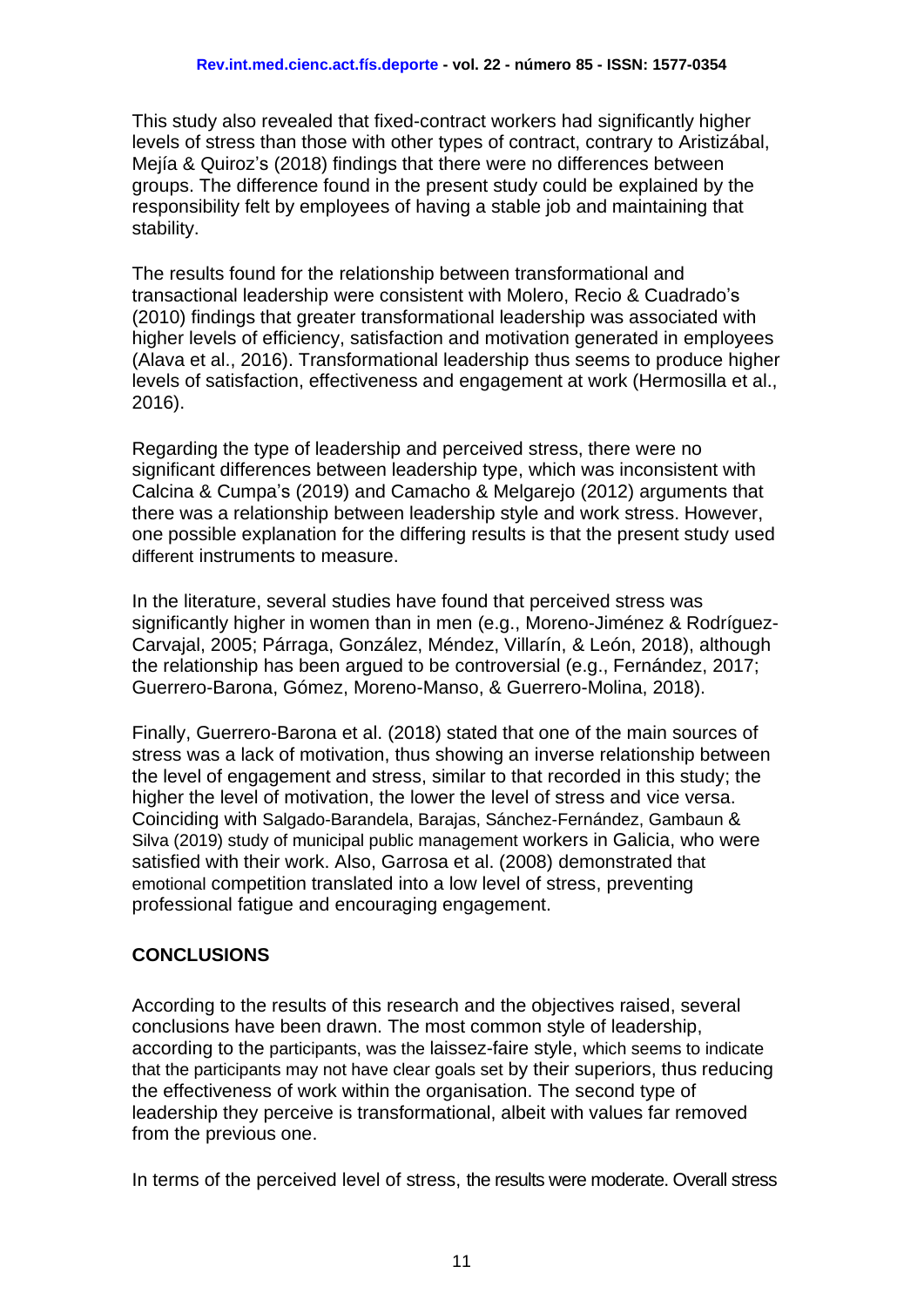was lower in men than in women, possibly because women generally experience a higher level of emotional attrition due to cultural or other reasons, such as being forced to combine work with housework. In relation to the assessment by the participants of the total level of engagement, they determine that it is high.

Leadership type, engagement and perceived stress were not significantly different across genders. However, a difference was found between contract types, with fixed-contract workers. This could be explained by the greater responsibility inherent to a stable position.

Working schedule and position within the fitness centre did not produce significant differences in the different types of leadership, engagement and perceived stress. Employees who had worked at their companies for longer periods perceived lower levels of transformational leadership, particularly in intellectual stimulation and individual consideration. Motivation, creativity and individual contributions of the employees thus are thought to diminish if their superior do not present constant stimulation and individualised attention.

Greater perceptions of transformational leadership also coincided with higher levels of engagement*.* It is possible that transformational leadership entails the creation of a safer and more satisfying working environment for workers by fostering a greater degree of motivation or engagement in workers. Higher levels of transactional leadership were also associated with higher levels of laissez-faire leadership and engagement and lower perceived stress.

In spite of the contributions of this research, several limitations existed in the data collection. The data was obtained from self-report questionnaires, which can be biased in many ways including. However, measures were taken to reduce the bias, offering greater privacy and thereby increasing the validity of the data collected.

The results of this work confirmed the need to measure and quantify variables such as perceived leadership type, engagement and stress in workers of sports or premium fitness centres. In order to determine how these variables could influence the development of employees' work and, in turn, the effectiveness and productivity of the organisations, such key elements and data must be collected to implement effective training and continuous improvement programs for workers. Such measures are indispensable in emerging businesses today that depart from the classic management styles. It is important to proactively respond to the current market, which is extremely volatile and changing.

Future research should include identifying the difference between workers who voluntarily occupy a part-time position and those who occupy them involuntarily. To determine causation among variables, it is also advisable to carry out studies, mainly of a longitudinal nature so that the research can better guide the organisations to design and implement effective intervention plans.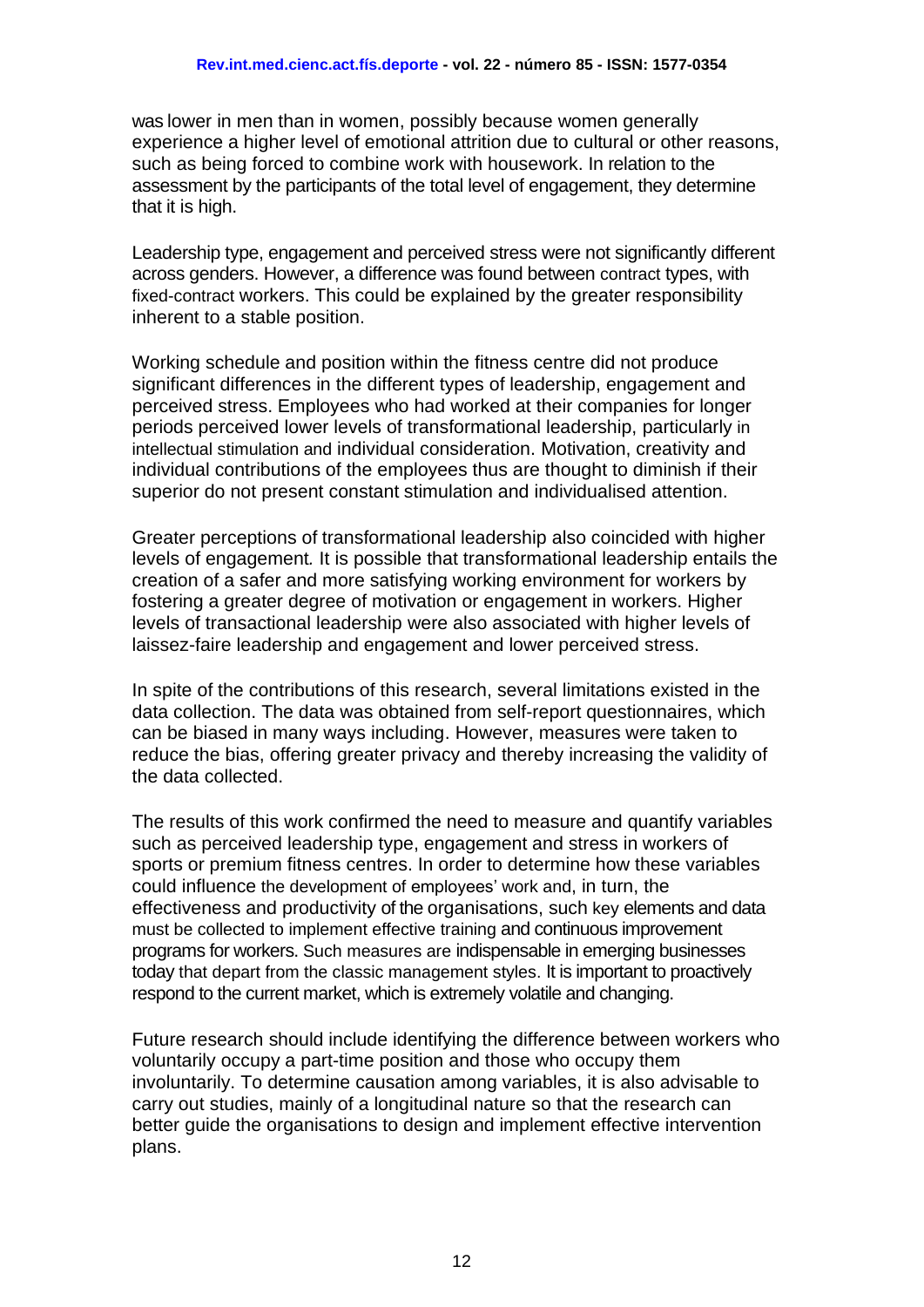### **REFERENCIAS BIBLIOGRÁFICAS**

- Acosta, A. (2019). *Satisfacción laboral de los instructores de Senati tiempo completo y parcial de la sede Luis Cáceres Graziani*. Lima. Universidad César Vallejo.
- Álava, G., Domínguez, L., Guerrero, B., Pinos, L., Sucozhañay, D., & Francés, F. (2016). Efectos del entrenamiento en liderazgo desde la teoría de rango completo. *Eac*, 6 (1390-9029), 43-55.
- Álvarez, G. (2008). Determinantes del compromiso organizacional: ¿Están los trabajadores a tiempo parcial menos comprometidos que los trabajadores a tiempo completo? *Cuadernos de Estudios Empresariales*, *18* (18), 73-88. https://doi.org/10.5209/CESE.10153
- Álvarez, O., Castillo, I., Molina-García, V., & Balague, G. (2016). Transformational leadership on the athletic field: an international review. *Revista de Psicología Del Deporte*, *25*(2), 319-326.
- Arango, M. Y. (2017). *Liderazgo en relación con el bienestar en personas inmersas en una organización (Artículo como trabajo de grado).*  Medellín. Universidad de San Buenaventura.
- Aristizábal, D., Mejía, C., & Quiroz, E. Y. (2018). Estrés laboral y engagement en los trabajadores de una empresa de manufactura. *Textos y Sentidos*, (17), 101–123.
- Barney, J. (1991). Firm resources and sustained competitive advantage. *Journal of Management, 17* (1), 99-120.
- Bass, B., & Avolio, B. (2004). *Multifactor leadership questionnaire manual (Third Edition)*. Menlo Park, CA: Mind Garden, Inc.
- Boned, C.J.; Felipe, J.L.; Barranco, D.; Grimaldi-Puyana, M. & Crovetto, M. (2015) Perfil profesional de los trabajadores de los centros de fitness en España / Professional Profile Of Workers In Spanish Fitness Clubs. *Revista Internacional de Medicina y Ciencias de la Actividad Física y el Deporte*, 15 (58), 195-210.

Http://cdeporte.rediris.es/revista/revista58/artperfil560.htm DOI: <http://dx.doi.org/10.15366/rimcafd2015.58.001>

- Calcina, M. C., & Cumpa, E. (2019). *Relación de los estilos de liderazgo en el estrés laboral de los trabajadores del Instituto nacional de estadística e informática de Arequipa*. Arequipa. Universidad Nacional San Agustín.
- Camacho, W. & Melgarejo, E. (2012). *Liderazgo y Estrés Laboral en los trabajadores de la empresa Unión de Concreteras S.A. (Tesis de Licenciatura)*. Huacho. Universidad Nacional José Faustino Sánchez Carrión.
- Caridi, A. S., Del Otero, S. B., Savino, H. J., & Silva, Y. F. (2018). Liderazgo transformacional y engagement en directivos en salas de juego de Mar del Plata. *Psychology, Society, y Education*, *10* (2), 203-214.
- Choque, Y. A., Mejía, E., Vásquez, P., & Machaca, C. (2014). Liderazgo laissez Faire. *Revista científica de administración, 1* (1), 67-72.
- Cohen, S., Kamarck, T., & Mermelstein, R. (1983). A global measure of perceived stress. *Journal of Health and Social Behavior*, *24* (4), 385-396. doi: 10.2307/2136404
- Cortés-Cediel, M. E., & Gil, O. (2018). Engagement en ciudades inteligentes. Diseño de un marco de análisis teórico y aplicado para participación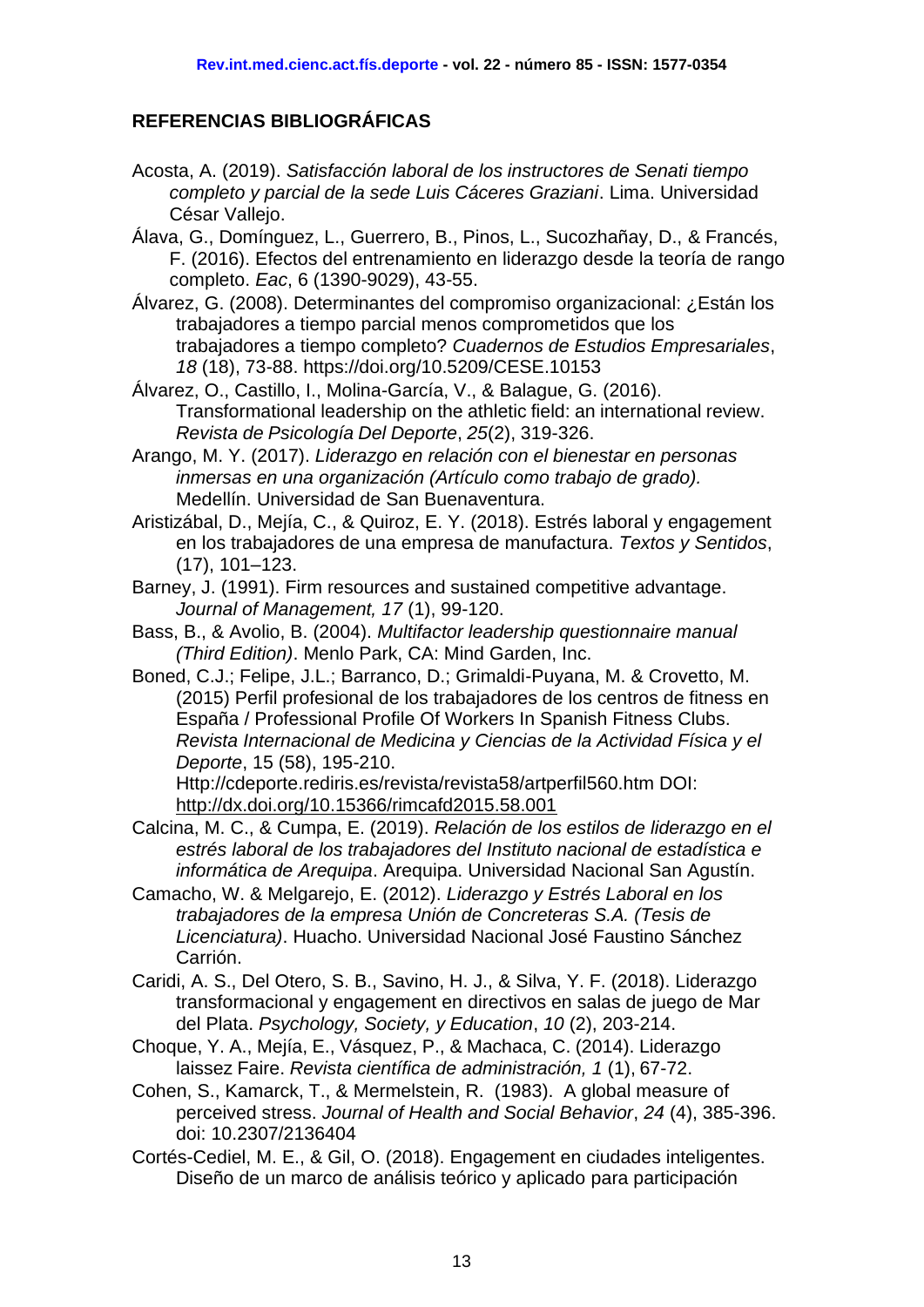ciudadana. *Gestión y Análisis de Políticas Públicas, (19)*, 50-69. doi: org/10.24965/gappv0i19.10505

- Esteras, J., Chorot, P., & Sandín, B. (2014). Predicción del burnout en los docentes: papel de los factores organizacionales, personales y sociodemográficos. *Revista de Psicopatología Clínica*, *19* (2), 79-92. doi: org/10.5944/rppc.vol.19.num.2.2014.13059.
- Fernández, M. L. (2017). *Estrés laboral y compromiso organizacional en trabajadores de una empresa privada del distrito de Surquillo, 2017*. Lima. Universidad César Vallejo.
- García, F., Alguacil, M., & Molina, N. (2020). Predicción de la lealtad de los usuarios de centros deportivos privados. Variables de gestión y bienestar subjetivo. *Retos. Nuevas tendencias en educación física, deporte y recreación*, *38*, 16-19.
- Garrosa, E., Moreno, B., Rodríguez, A., & Sanz, A. (2008). La influencia del estrés de rol y la competencia emocional en el desgaste profesional y en el *engagement. Información psicológica*, (91-92), 80-94.
- Gómez-Tafalla, A. M. (2013). El trabajo desarrollado por el gestor deportivo local en el área de actividades deportivas. *Journal of Sports Economics & Management*, 3(1), 78-89.
- González, M.T., & Landero, R. (2007). Factor Structure of the Perceived Stress Scale (PSS) in a Sample from Mexico. *The Spanish Journal of Psychology, 10*(1), 199-206. doi:10.1017/S1138741600006466
- Guerrero-Barona, E., Gómez, R., Moreno-Manso, J. M., & Guerrero-Molina, M. (2018). Factores de riesgo psicosocial, estrés percibido y salud mental en el profesorado. *Revista Clínica Contemporánea*, *9* (e2), 1-12. doi: 10.5093/cc2018a2.
- Hermosilla, D., Amutio, A., Da Costa, S., & Páez, D. (2016). El liderazgo transformacional en las organizaciones. Variables mediadoras y consecuencias a largo plazo. *Revista de Psicología Del Trabajo y de Las Organizaciones, 32* (3), 135-143. doi: org/10.1016/j.rpto.2016.06.003.
- Hernández-Vargas, C. I., Llorens-Gumbau, S., Rodríguez-Sánchez, A. M., & Dickinson- Bannack, M. E. (2016). Validación de la escala UWES-9 en profesionales de la salud de México. *Pensamiento psicológico*, *14* (2), 89-100. doi: org/10.11144/javerianacali.ppsi14-veup.
- Instituto Nacional de las Cualificaciones-Consejo Superior de Deportes. (2008). *La Familia Profesional de las Actividades Físicas y Deportivas*. Madrid: Ministerio de Educación, Política Social y Deporte. Gobierno de España.
- Jijon-Lynch, M. A. & Fierro, I. (2016). Incidences of inefective leadership in the organizational climate: a conceptual review introduction. *Revista Ciencias Pedagógicas e innovación*, *4*(2), 7-17.
- Kim, W., Kim, T.-H., Lee, T.-H., Ju, Y.J., Chun, S.Y., & Park, E.-C., (2017). Temporary work and depressive symptoms in South Korean workers. *Occupational Medicine*, 67, 421-424.
- Kunda, G., Barley, S.R., & Evan, J. (2002). Why do contractors contract? The experience of highly skilled technical professionals in a contingent labor market. *Industrial and Labor Relations Review*, (55)2, 234-26
- Llorca-Rubio, J.L., (2017). *Evaluación del Estrés Laboral, y sus Consecuencias en Trabajadores del sector sanitario, una perspectiva de*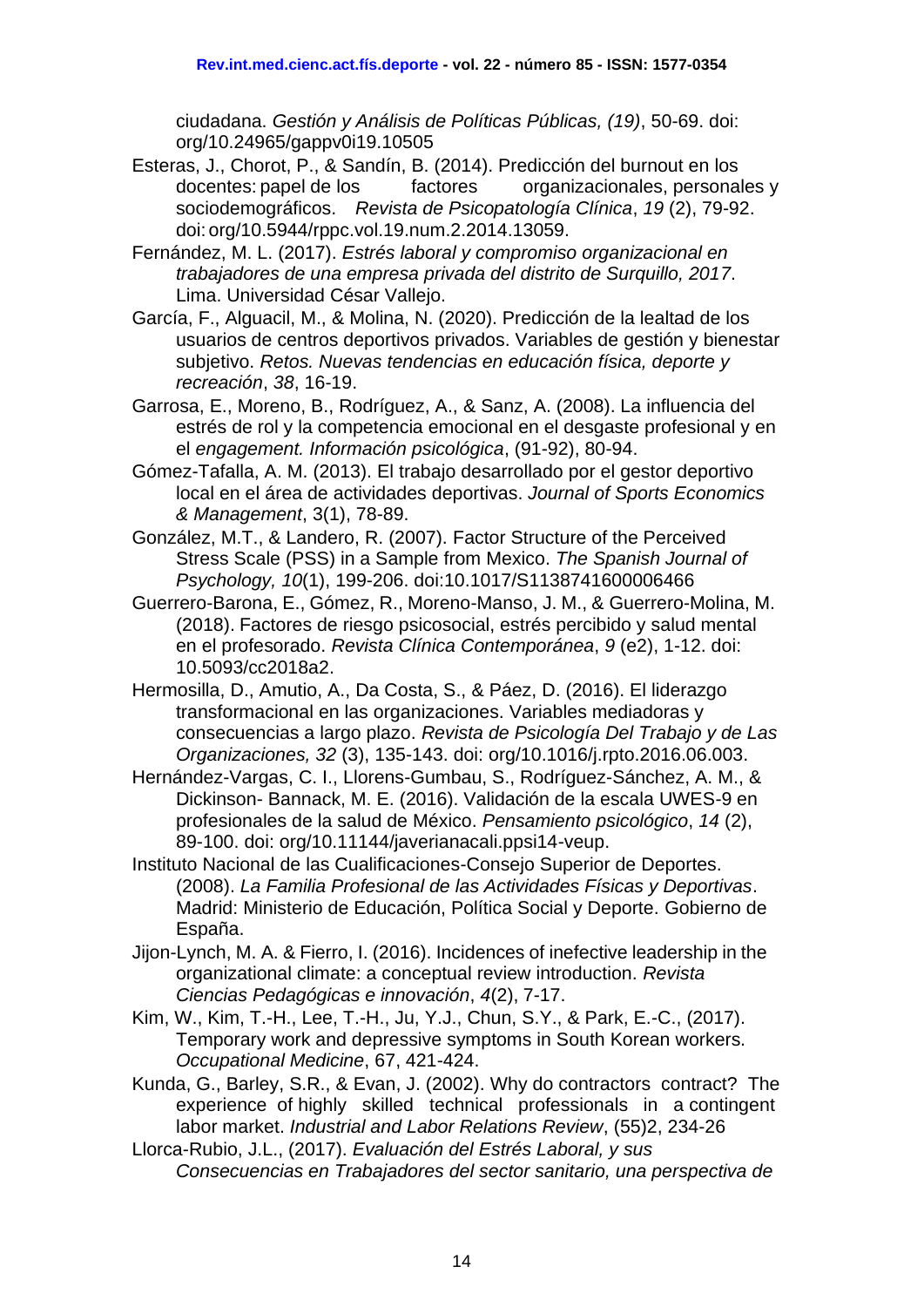*género (Tesis Doctoral)*. Valencia. Universidad de Valencia.

- Luceño, L., Martín, J., Rubio, S., & Díaz, E. (2004). Factores psicosociales en el entorno laboral, estrés y enfermedad. *EduPsykhé*, *3* (1), 95-108.
- Marin, H. S., & Placencia, M. D. (2017). Motivación y satisfacción laboral del personal de una organización de salud del sector privado. *Horizonte Médico*, *17*(4), 42–52. https://doi.org/10.24265/horizmed.2017.v17n4.08
- Martínez Lemos, I., & González-Sastre, B. (2016). El mercado del fitness en España: un estudio exploratorio sobre el perfil económico del segmento low-cost. *Cultura, Ciencia y Deporte, 11* (33), 197-206. doi:10.12800/ccdv11i33.764
- Martínez-Moreno, A., Morales, V., & Ibáñez, R. (2016). Calidad de liderazgo en la formación inicial. *Revista Euroamericana de Ciencias del deporte, 5*  (1), 103-106.
- Milner, A., Currier, D., LaMontagne, A.D., Spittal, M.J., & Pirkis, J., (2017). Psychosocial job stressors and thoughts about suicide among males: a cross-sectional study from the first wave of the Ten to Men cohort. *Public Health*. 147, 72–76.
- Molero, F., Recio, P., & Cuadrado, I. (2010). Liderazgo transformacional y liderazgo transaccional: un análisis de la estructura factorial del Multifactor Leadership Questionnaire (MLQ) en una muestra española. *Psicothema*, *22* (3), 495-501.
- Mora, N. A. (julio, 2008). ¿Es la Gestión del Talento Humano un factor de competitividad en las pymes?. *Revista UNIMAR*, 26 (2), 29-32. Recuperado de http://www.umariana.edu.co/ojseditorial/index.php/ unimar/article/viewFile/86 /72.
- Moreno-Jiménez, B., & Rodríguez-Carvajal, R. (2005). Physician burnout: the role of anxiety and coping strategies. *Ansiedad y Estrés*, *11*(1), 87-100.
- Müller, R., Pérez, C. E., & Ramírez, L. (2013). Estructura factorial y consistencia interna de la utrech work engagement scale (UWES) 17 entre trabajadores sanitarios de Chile. *LIBERABIT*, *19* (2), 163-171.
- Párraga, I., González, E., Méndez, T., Villarín, A., & León, A. A. (2018). Burnout y su relación con el estrés percibido y la satisfacción laboral en profesionales sanitarios de atención primaria de una comunidad autónoma. *Revista Clínica de Medicina de Familia*, *11* (2), 51–60.
- Peiró, J.M., & Ramos, J. (2012). Contrato psicológico y prácticas de recursos humanos en el sector de la educación: Una comparación entre empleados públicos y privados en cinco países europeos. *Revista Vasca de Gestión de Personas y Organizaciones Públicas*, 3, 8-29.
- Pertusa-Ortega, E., Molina-Azorín, J. & Claver-Cortés, E. (2010). Competitive strategy, structure and firm performance. *Management Decision, 48* (8), 1282-1303
- Pourbarkhordari, A., Hua, E., Zhou, I., & Pourkarimi, J. (2016). How individualfocused transformational leadership enhances its influence on job performance through employee work engagement. *International Journal of Business and Management*, *11* (2), 249-261. doi: org/10.5539/ijbm.v11n2p249.
- Remor, E. (2006). Psychometric properties of a european spanish version of the perceived stress scale (PSS). *The Spanish Journal of Psychology*, *9*  (01), 86-93. doi:10.1017/S1138741600006004.